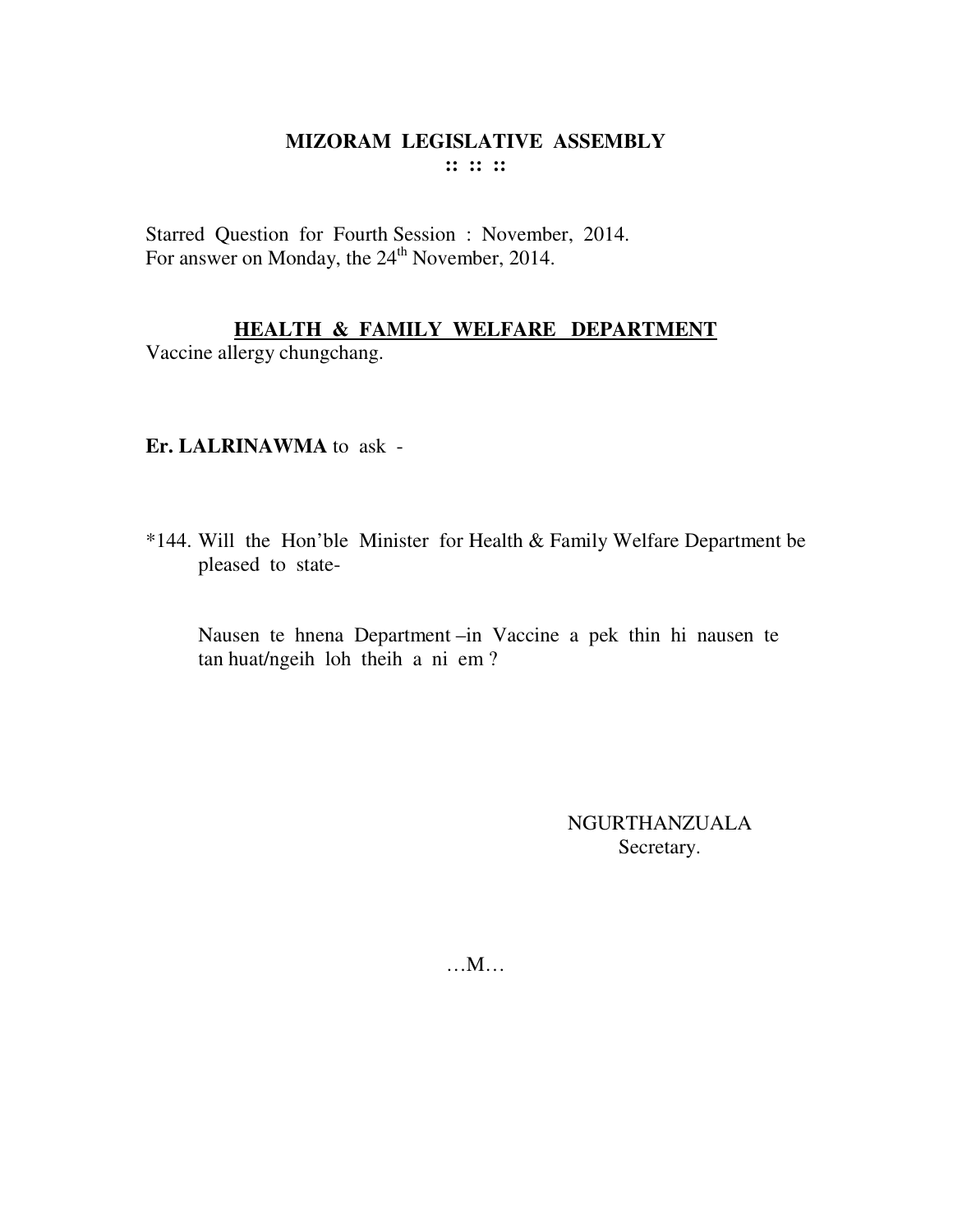Starred Question for Fourth Session : November, 2014 For answer on Monday, the 24<sup>th</sup> November, 2014.

## **HEALTH & FAMILY WELFARE DEPARTMENT**

National Urban Health Mission (NUHM) chungchang.

## Pu LALRUATKIMA to ask -

- \*145. Will the Hon'ble Minister for Health & Family Welfare Department be pleased to state  $$ 
	- a) National Urban Health Mission (NUHM)-ah Consultant turin Qualification enge neih ngai?
	- b) NHUM Consultant hi tunhnaiah lak thar a ni em?
	- c) Tu nge lak anih?

**NGURTHANZUALA** Secretary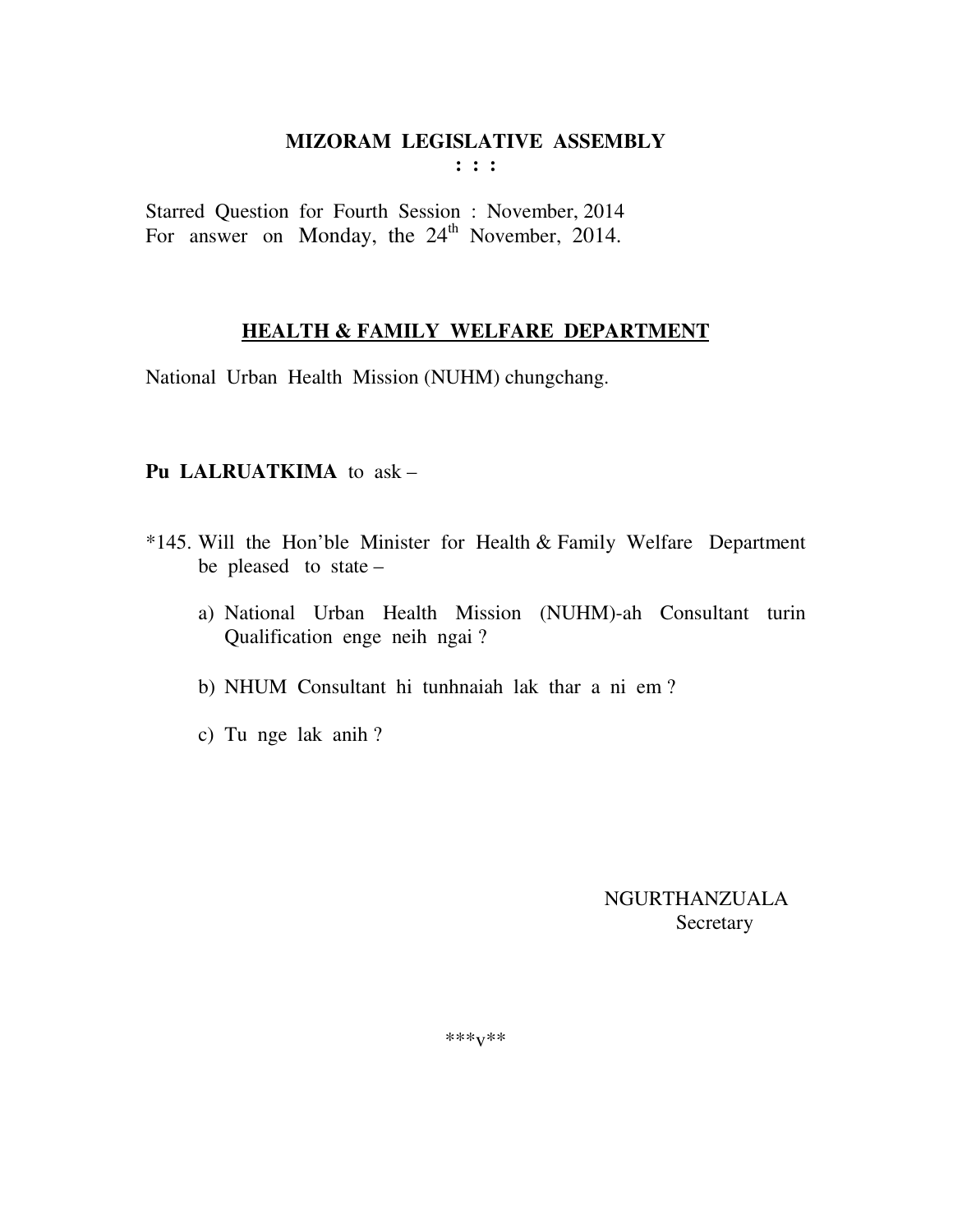Starred Question for Fourth Session : November, 2014. For answer on Monday, the 24<sup>th</sup> November, 2014.

## **URBAN DEVELOPMENT & POVERTY ALLEVIATION DEPARTMENT**

SIPMIU pilot project chungchang.

# **Dr. K. BEICHHUA** to ask –

- \*146. Will the Hon'ble Minister for Urban Development & Poverty Alleviation Department be pleased to state –
	- a) SIPMIU in thla 6 chhung atan solid waste resource management pilot project a kalpui mek a zawh hnuah hian engtia chhunzawm tur nge ni ang ?
	- b) Aizawl khawpui tana solid waste management kalpui mekah ADB atanga sum lokal engzatnge hman ni tawh ?
	- c) Enge a hmanna te ?
	- d) He hna hi consultancy firm rawih an ni em ?
	- e) Rawih an nih chuan eng consultancy firm nge ?

# NGURTHANZUALA **Secretary**

….h…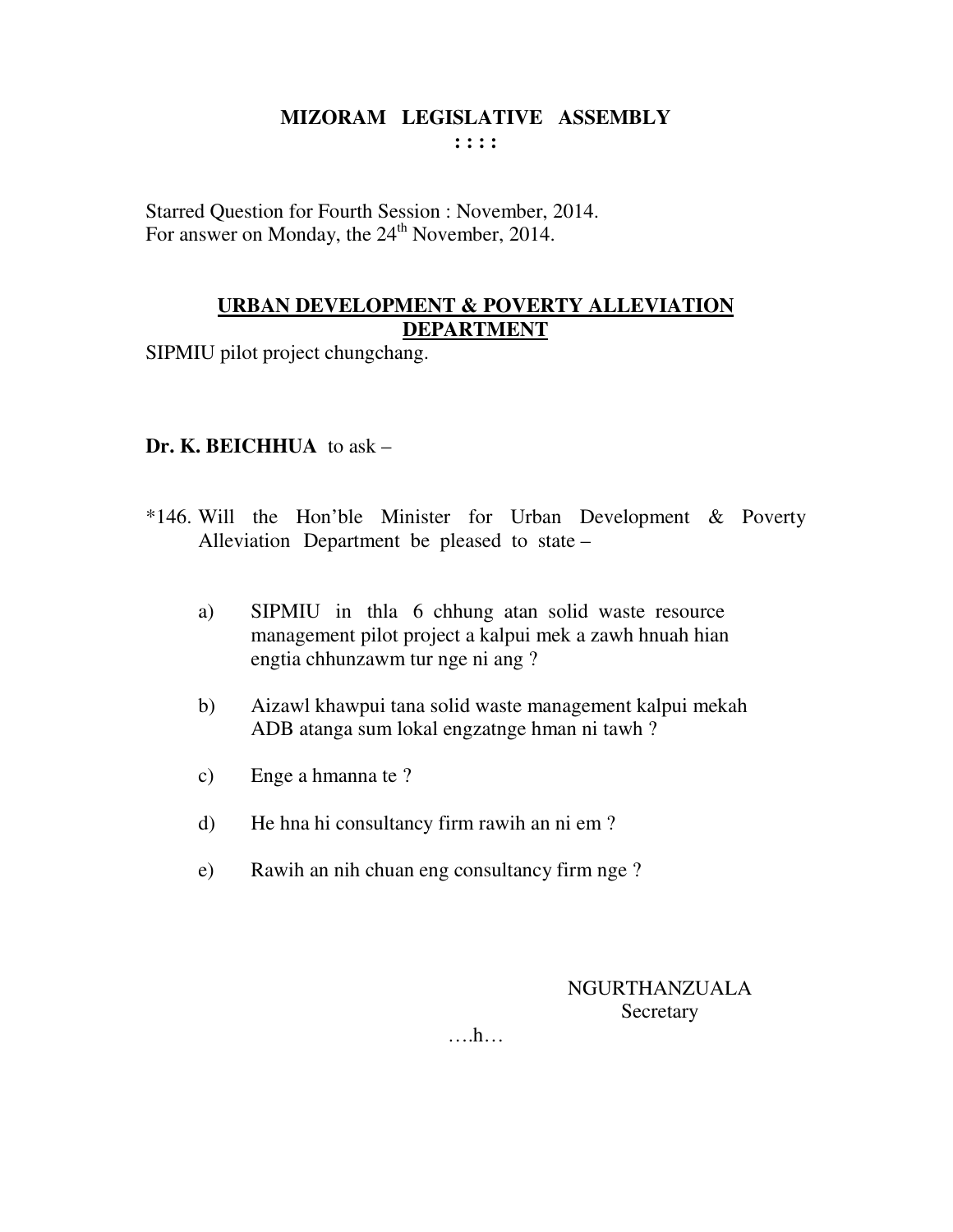Starred Question for Fourth Session : November, 2014. For answer on Monday, the 24<sup>th</sup> November, 2014.

# **HEALTH & FAMILY WELFARE DEPARTMENT**

Civil Hospital, Aizawl upgrade chungchang.

## Dr. K. BEICHHUA to ask  $-$

\*147. Will the Hon'ble Minister for Health & Family Welfare Department be pleased to state -

Civil Hospital Aizawl upgrade nan pawisa cheng engzatnge Central Sorkar atangin State hian a dawn tawh?

> **NGURTHANZUALA** Secretary

 $\dots$ ...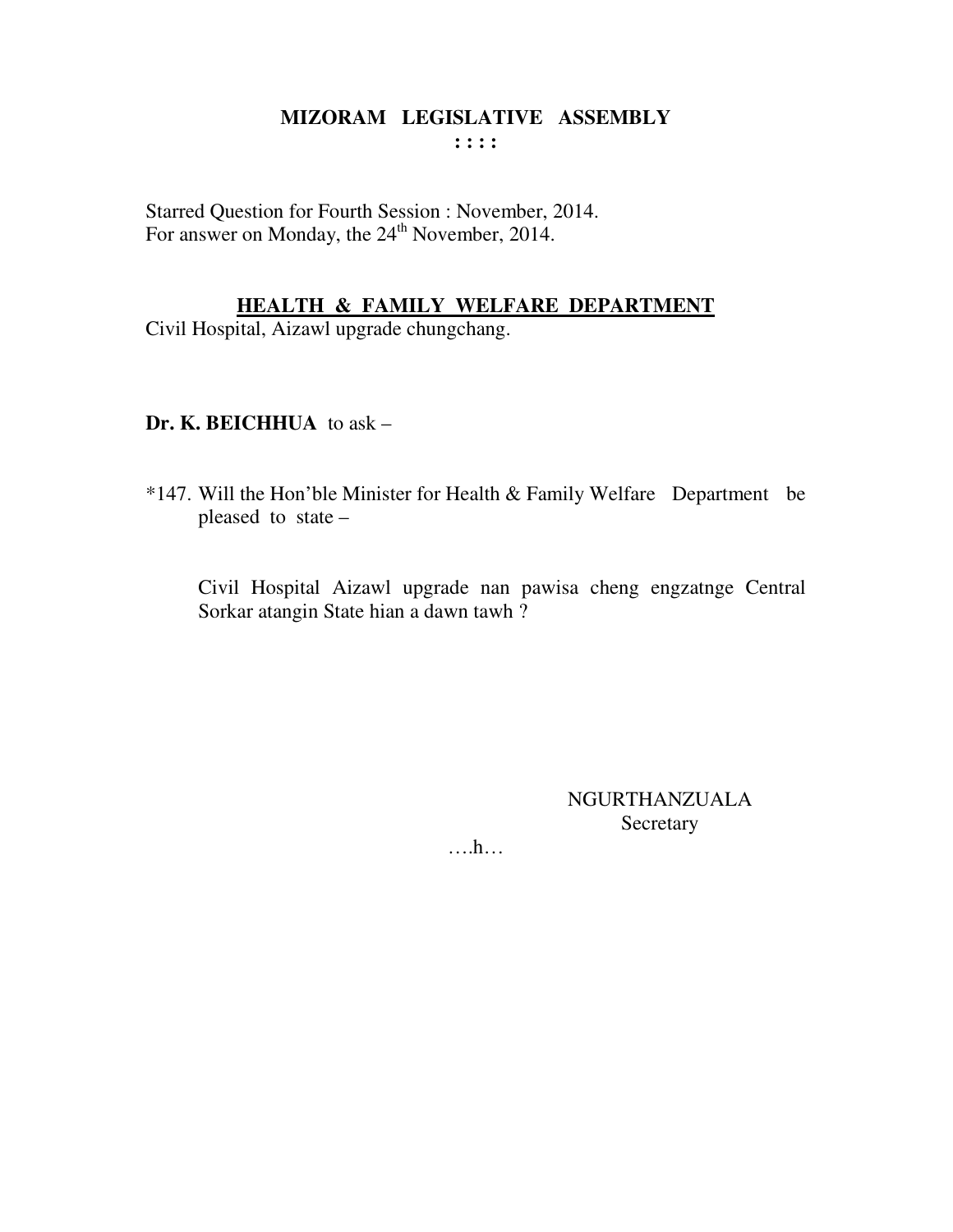**: : : :** 

Starred Question for Fourth Session : November, 2014. For answer on Monday, the 24<sup>th</sup> November, 2014.

# **HEALTH & FAMILY WELFARE DEPARTMENT**

Hnahthial khuaa Sub-District Hospital leh Ayush Damdawi In chungchang

## **Pu JOHN SIAMKUNGA** to ask –

- \*148. Will the Hon'ble Minister for Health & Family Welfare Department be pleased to state –
	- (a) Hnahthial khuaa Sub-District sak mek hi Phase I sak zawh tawh a ni a, Phase II hi engtikah nge sak chhunzawm theih anih ang?
	- (b) Hnahthiala Ayush Damdawi In sak tum kha hmalaknain enge a thlen tawh?

 NGURTHANZUALA **Secretary** 

...z…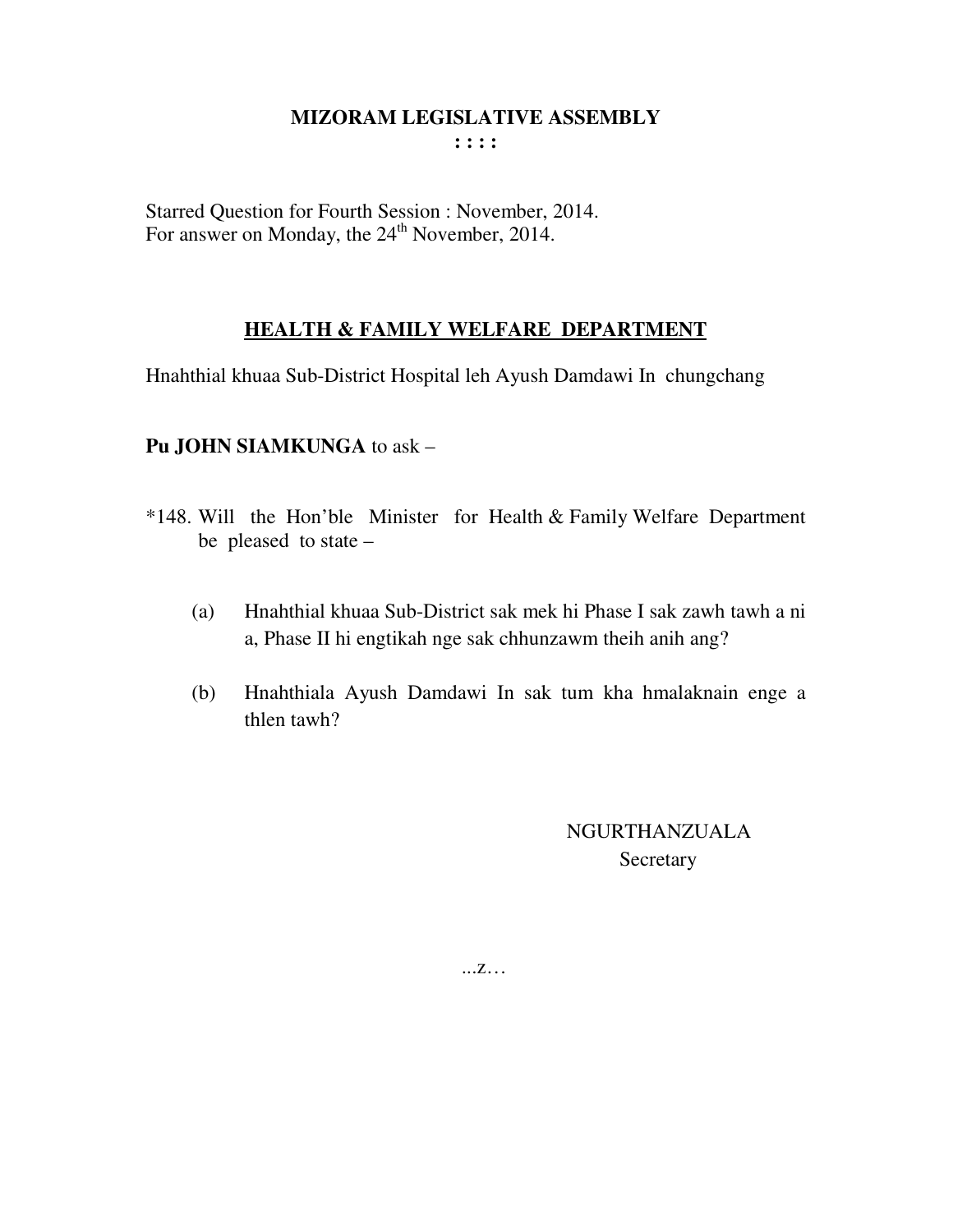Starred Question for Fourth Session : November, 2014 For answer on Monday, the  $24<sup>th</sup>$  November, 2014.

## **SOCIAL WELFARE DEPARTMENT**

PWD (Act) hnuaia 3% reservation chungchang.

## **Pu LALRUATKIMA** to ask –

- \*149. Will the Hon'ble Minister for Social Welfare Department be pleased to state –
	- a) Person With Disability (PWD) Act hnuaia rualbanlote tana hna 3% reservation hi a takin kalpui a ni em ?
	- b) A nih chuan mi engzatin nge hamthatna hmu tawh ?
	- c) Rualbanlote tan hian sorkar hna engzatnge awm thei ang ?

 NGURTHANZUALA **Secretary**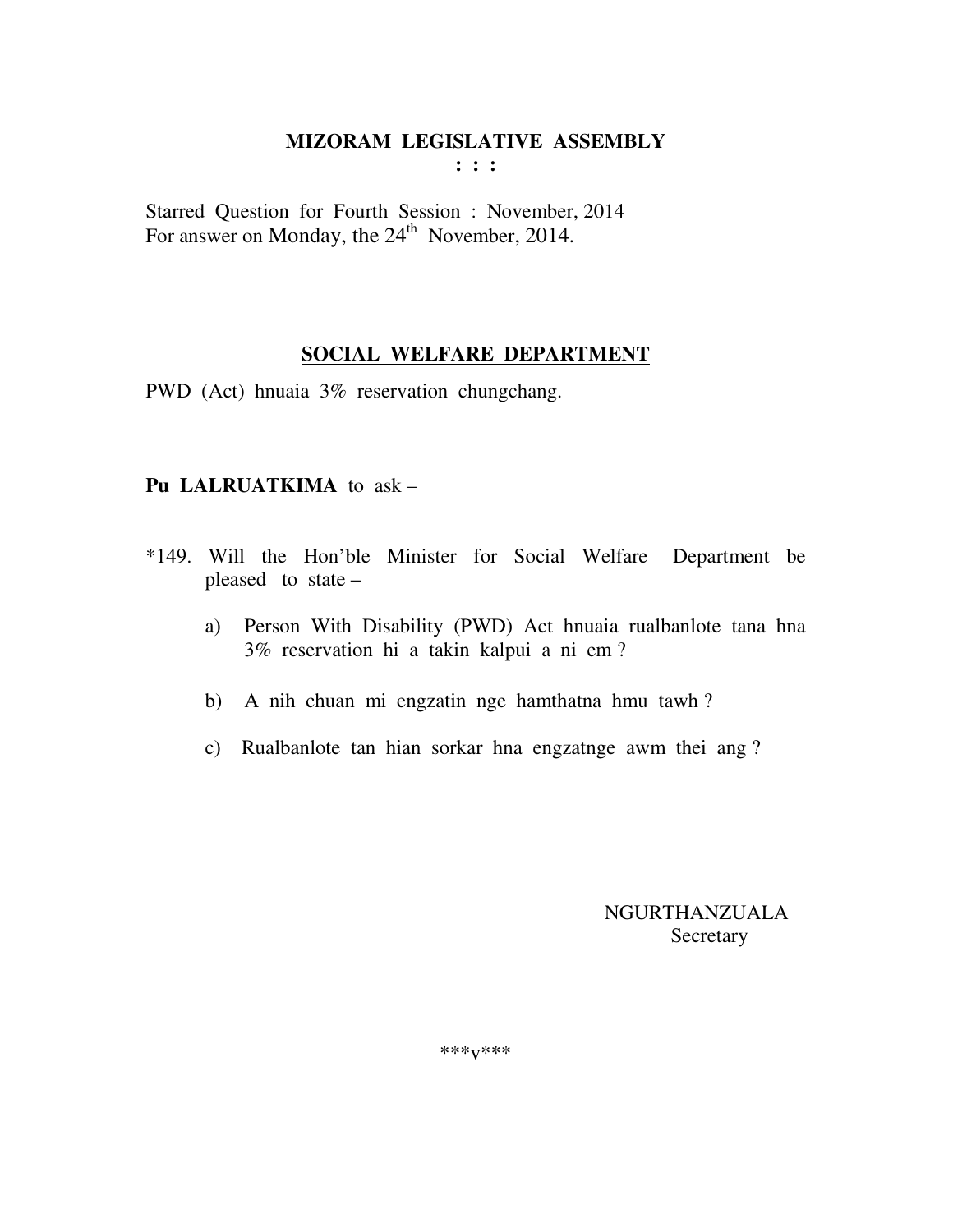Starred Question for Fourth Session : November, 2014. For answer on Monday, the 24<sup>th</sup> November, 2014.

## **URBAN DEVELOPMENT & POVERTY ALLEVIATION DEPARTMENT**

RAY hnuaia Pilot Project chungchang.

## **Pu LALRUATKIMA** to ask -

- \*150. Will the Hon'ble Minister for Urban Development & Poverty Alleviation Department be pleased to state
	- a) RAY hnuaiah Pilot Project khawiah nge a awm ?
	- b) Project atan hian Sanction Amount engzatnge ? Engtikah nge ruahman a nih ?
	- c) 1<sup>st</sup> Installment pek a ni tawh em ? A nih chuan engzatnge ? Engtikah nge pek a nih ?
	- d) Hna hi eng chen nge thawh(Physical Achievement) a nih tawh ?

## NGURTHANZUALA Secretary.

…M…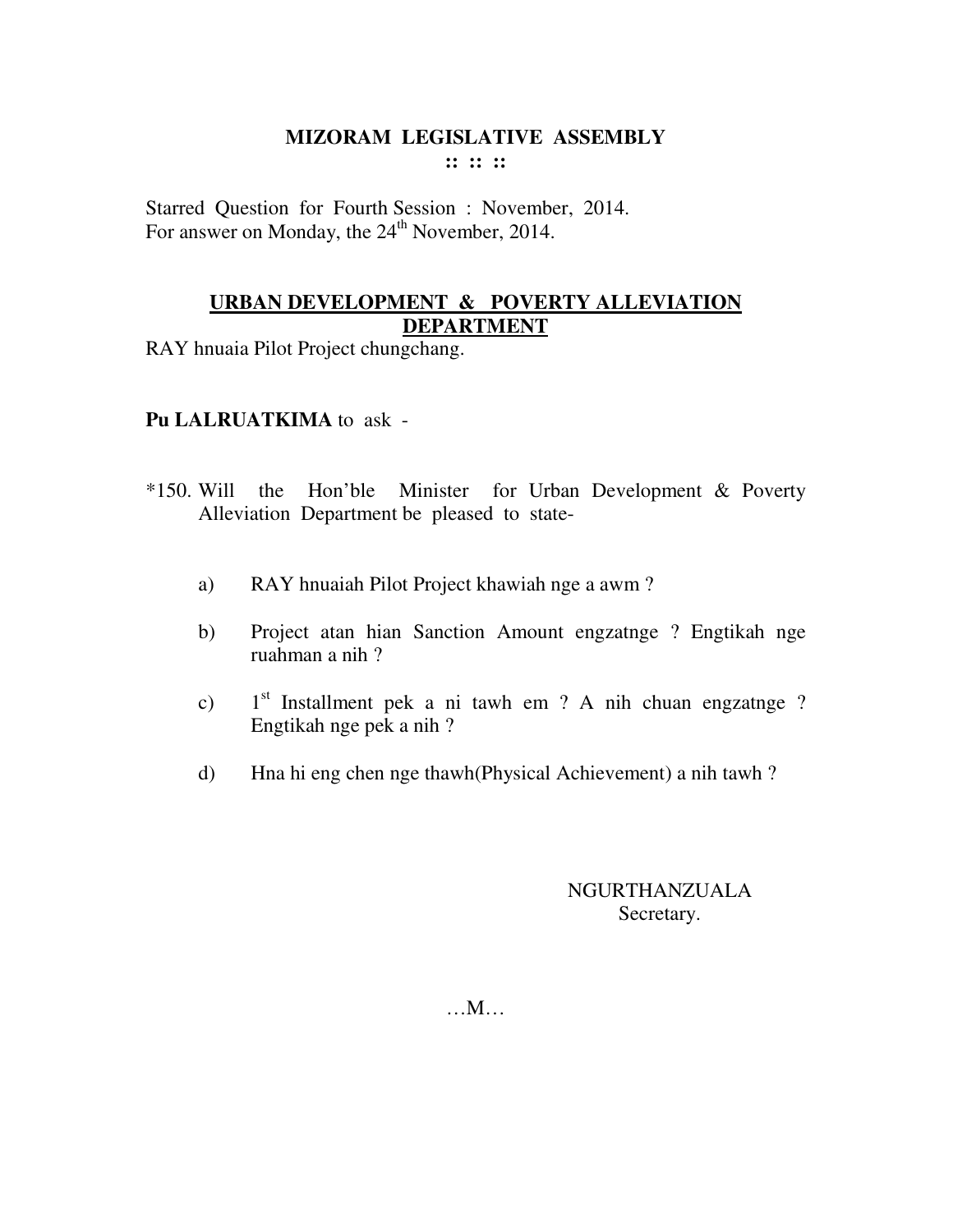Starred Question for Fourth Session : November, 2014. For answer on Monday, the 24<sup>th</sup> November, 2014.

## **HOME DEPARTMENT**

I.R. Batalion-te enkawlna sum chungchang.

**Er. LALRINAWMA** to ask –

\*151. Will the Hon'ble Minister for Home Department be pleased to state –

 I.R. Battalion-te enkawlna atan hian Mizoram Sorkar hian tun kum (6) kalta chhung khan sum engzatnge a hmuh?

> NGURTHANZUALA Secretary

….h…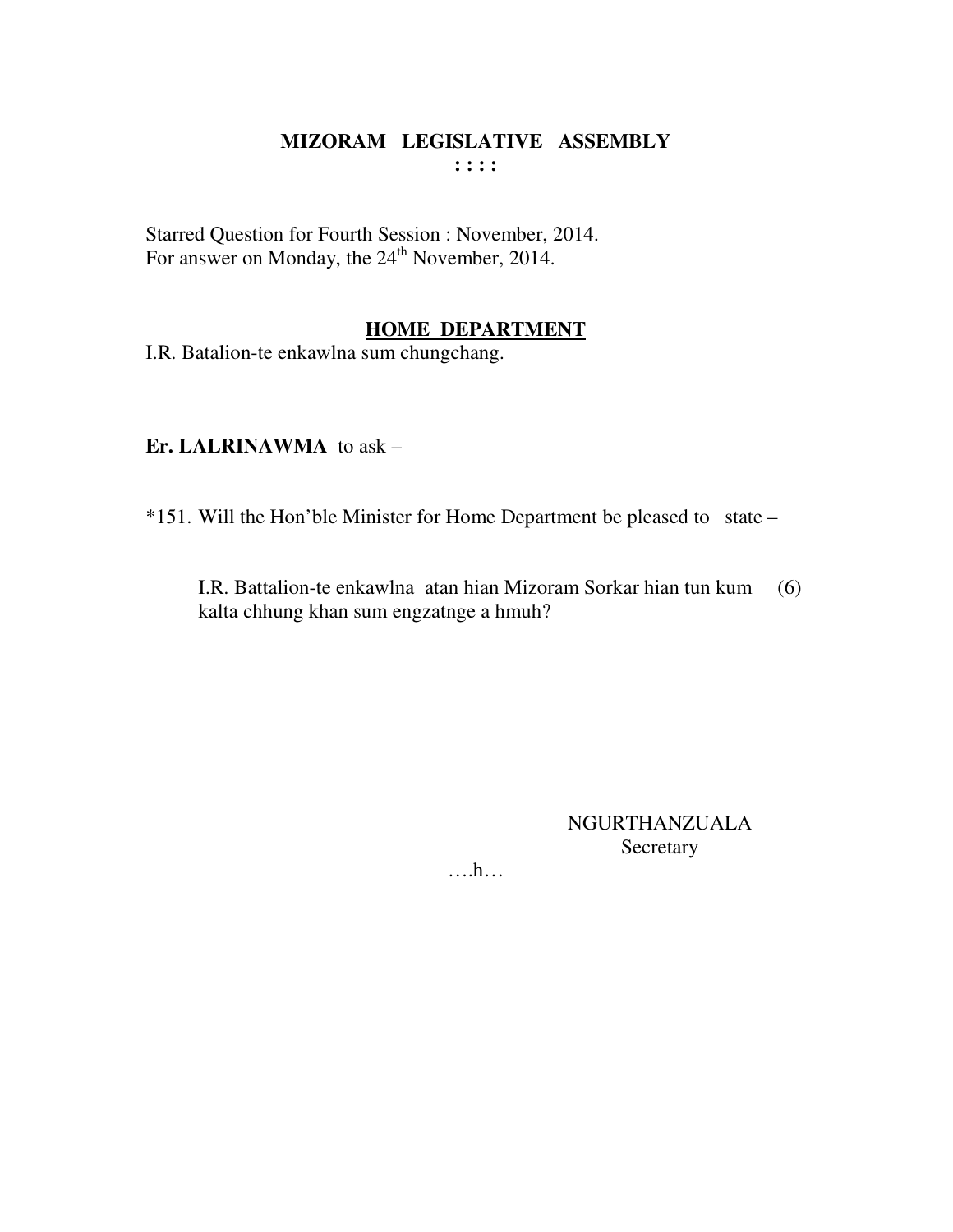Starred Question for Fourth Session : November, 2014. For answer on Monday, the 24<sup>th</sup> November, 2014.

#### **HEALTH & FAMILY WELFARE DEPARTMENT**

JSSK sum chungchang

#### Dr. K.BEICHHUA to ask -

\*152. Will the Hon'ble Minister for Health & Family Welfare Department be pleased to state  $-$ 

Aizawl Civil Hospital leh District thenkhatte hnena JSSK sum Sorkar-in hun engemaw chen a pek tak loh hi enge a chhan?

> **NGURTHANZUALA** Secretary

 $\dots Z \dots$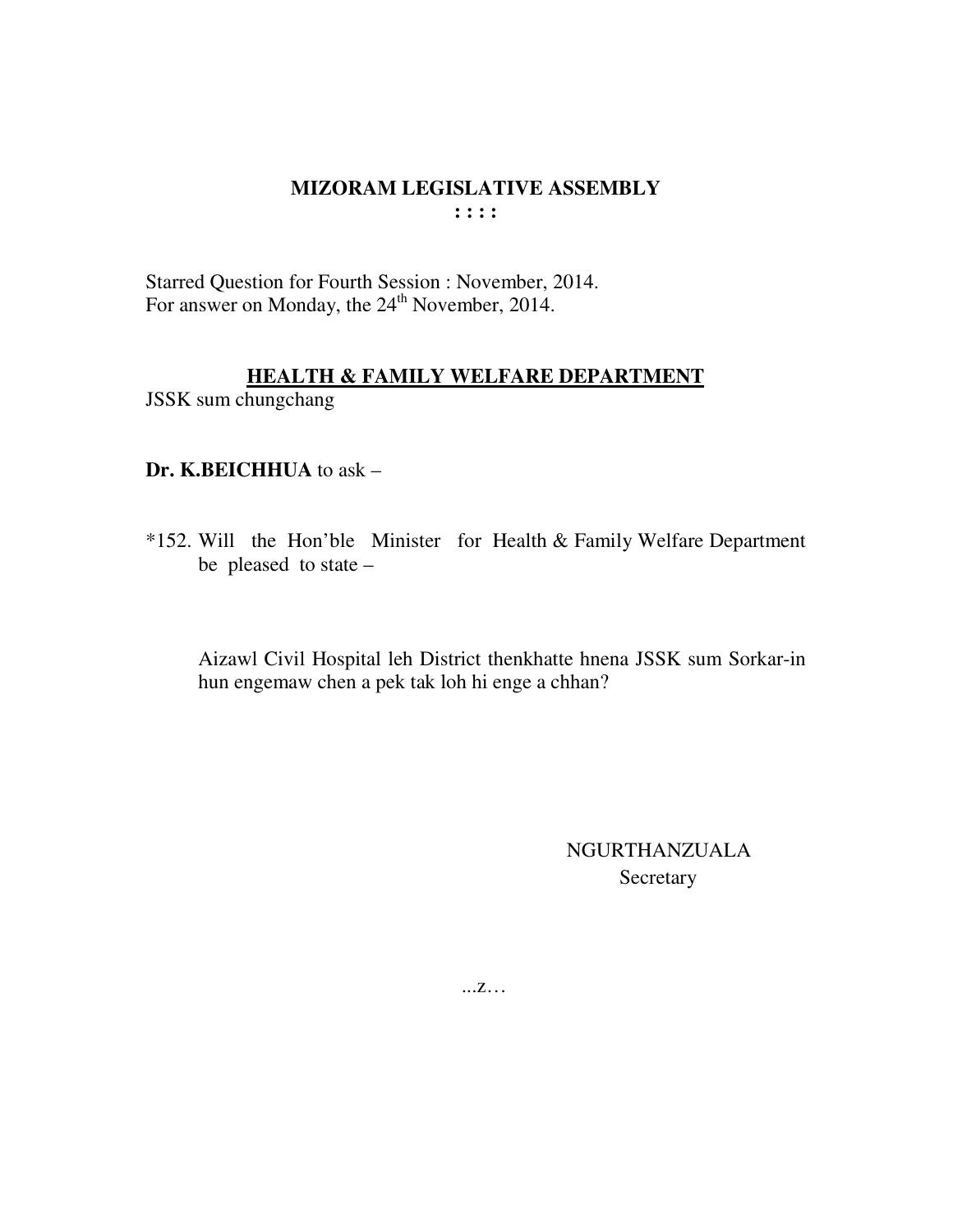Starred Question for Fourth Session : November, 2014. For answer on Monday, the 24<sup>th</sup> November, 2014.

## **HEALTH & FAMILY WELFARE DEPARTMENT** Malaria chungchang.

## **Pu LALRUATKIMA** to ask -

- \*153. Will the Hon'ble Minister for Health & Family Welfare Department be pleased to state
	- a) Kum 2010-2014 chhungin Malaria natna avangin mi engzatnge boral ? A year wise in engzatnge ?
	- b) NVBDCP atangin Kum 2010-2015 chhungin sum engzatnge hmuh a nih ? A year wise in engzatnge ?
	- c) Thosi kaptute hlawh batsak kan la nei em ?
	- d) Kan la nei a nih chuan engzatnge ? Engtikah nge pek an nih dawn ?

# NGURTHANZUALA Secretary.

…M…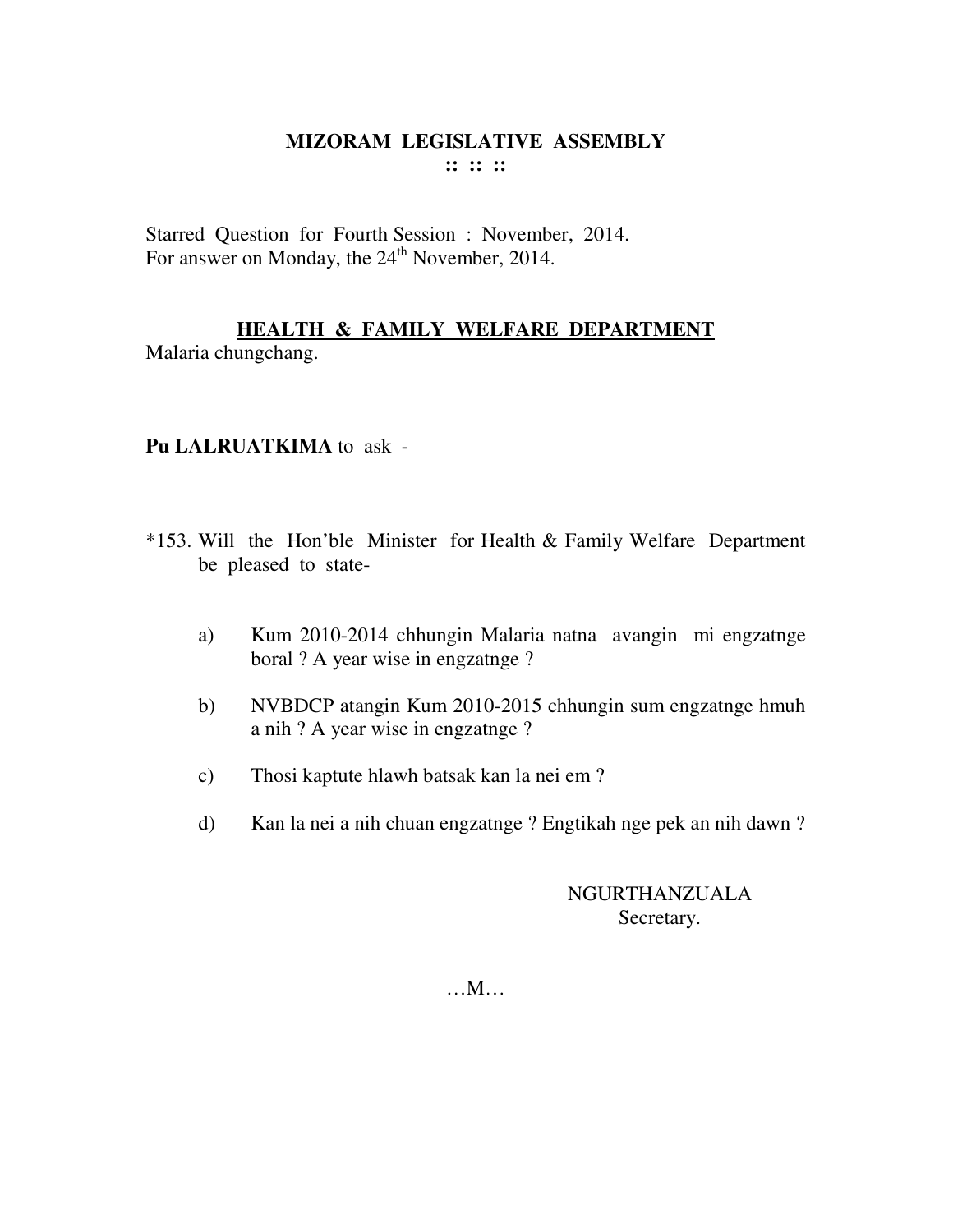Starred Question for Fourth Session : November, 2014. For answer on Monday, the  $24<sup>th</sup>$  November, 2014.

## **HEALTH & FAMILY WELFARE DEPARTMENT**

Zunthlum natna tuartute chungchang.

## **Pu R.L. PIANMAWIA** to ask –

\*154. Will the Hon'ble Minister for Health & Family Welfare Department be pleased to state –

 Zunthlum natna tuartute tan Sorkarin hamthatna/chhawmdawlna engnge a neih ?

> NGURTHANZUALA Secretary

….h…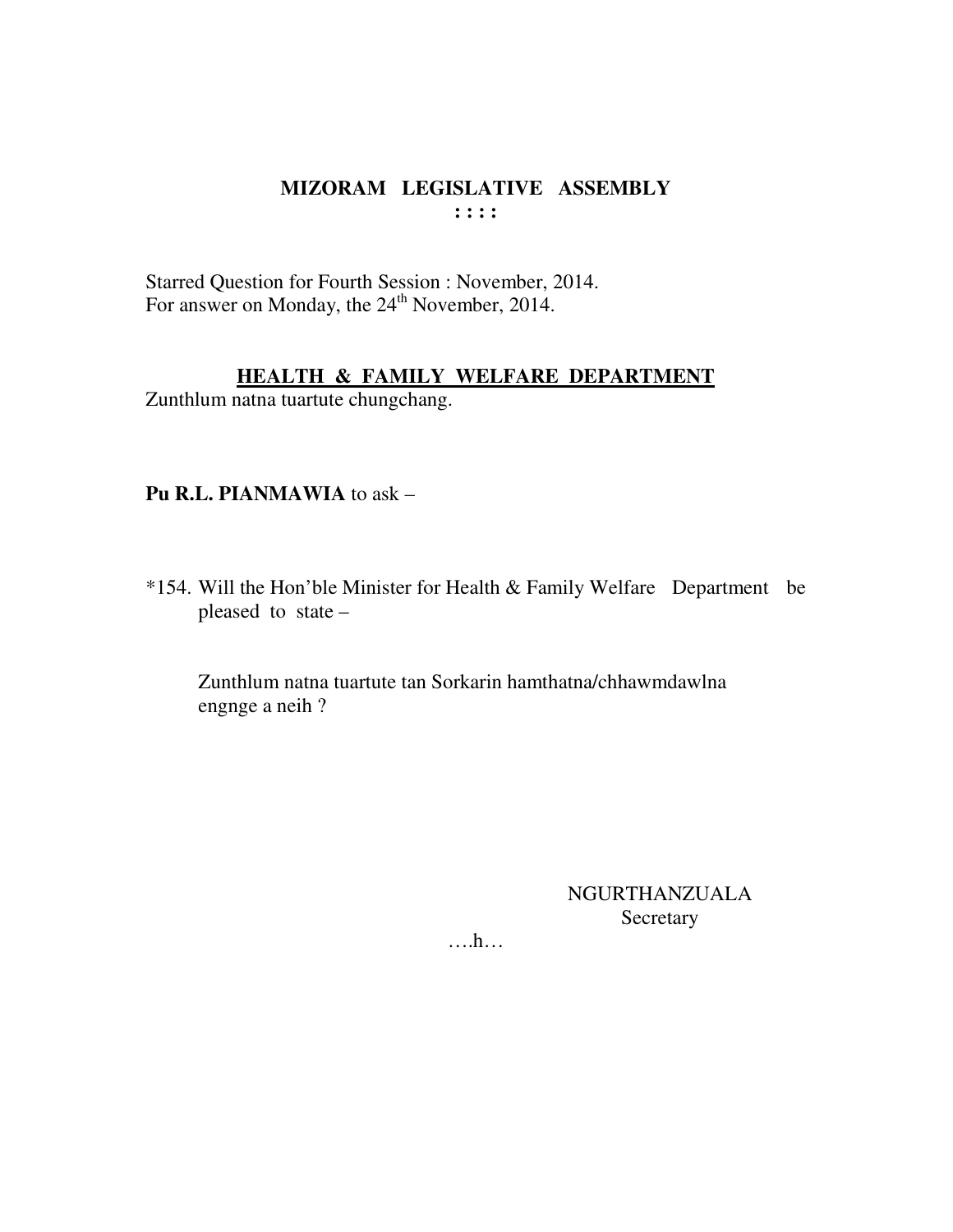Starred Question for Fourth Session : November, 2014 For answer on Monday, the  $24<sup>th</sup>$  November, 2014.

# **HEALTH & FAMILY WELFARE DEPARTMENT**

Sairang PHC building chungchang.

## **Pu K. SANGTHUAMA** to ask –

\*155. Will the Hon'ble Minister for Health & Family Welfare Department be pleased to state –

 Sairang PHC (Hospital) building leh staff quarter khu sak that tum a ni em ?

> NGURTHANZUALA Secretary.

 $***V***$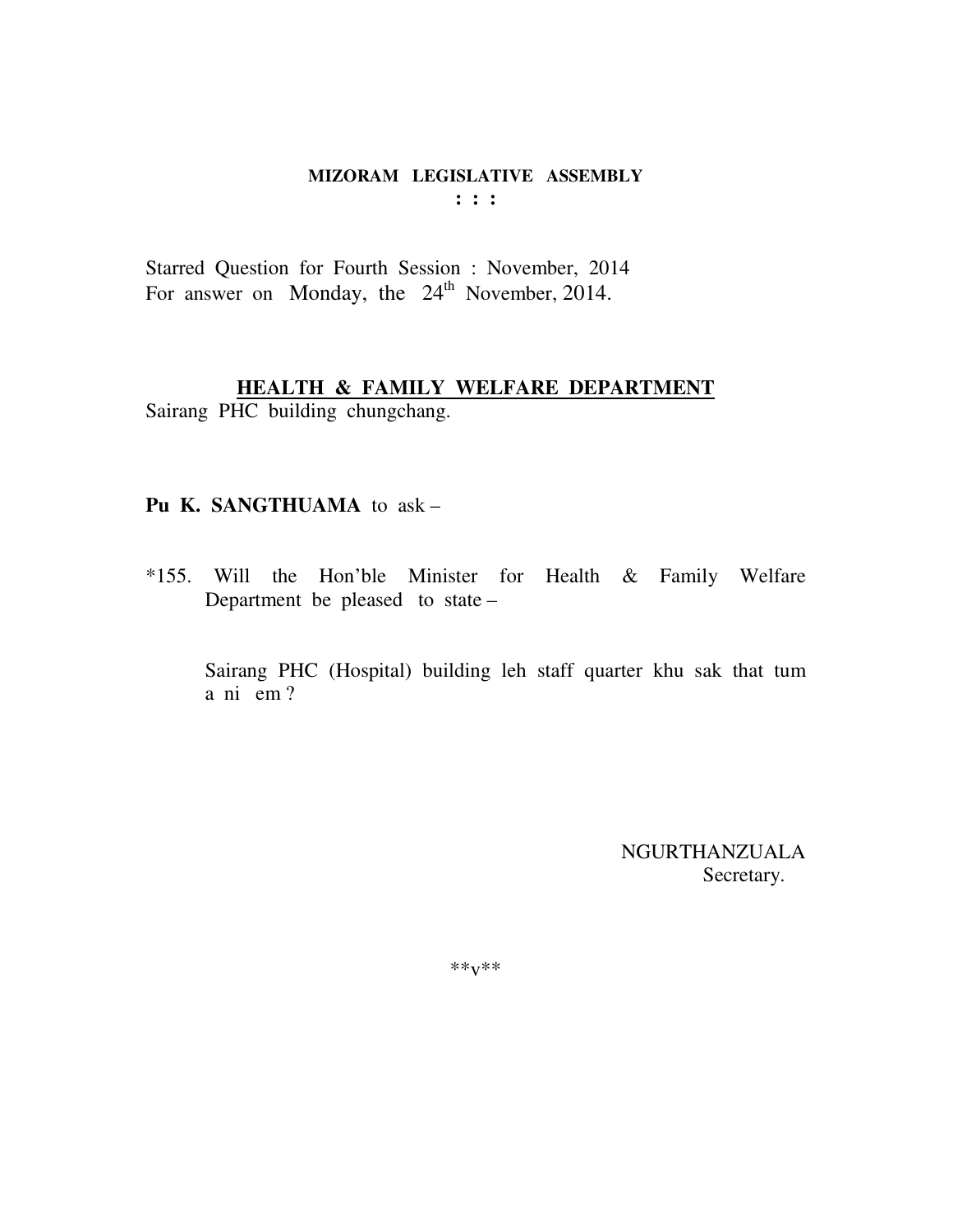Starred Question for Fourth Session : November, 2014. For answer on Monday, the 24<sup>th</sup> November, 2014.

# HEALTH & FAMILY WELFARE DEPARTMENT

Gynaecologist chungchang.

# Er. LALRINAWMA to ask -

\*156. Will the Hon'ble Minister for Health & Family Welfare Department be pleased to state-

Tun dinhmunah Serchhip Damdawiin-ah hian Doctor nau neih lam thiam bik (Gynaecologist) an awm em ?

> **NGURTHANZUALA** Secretary.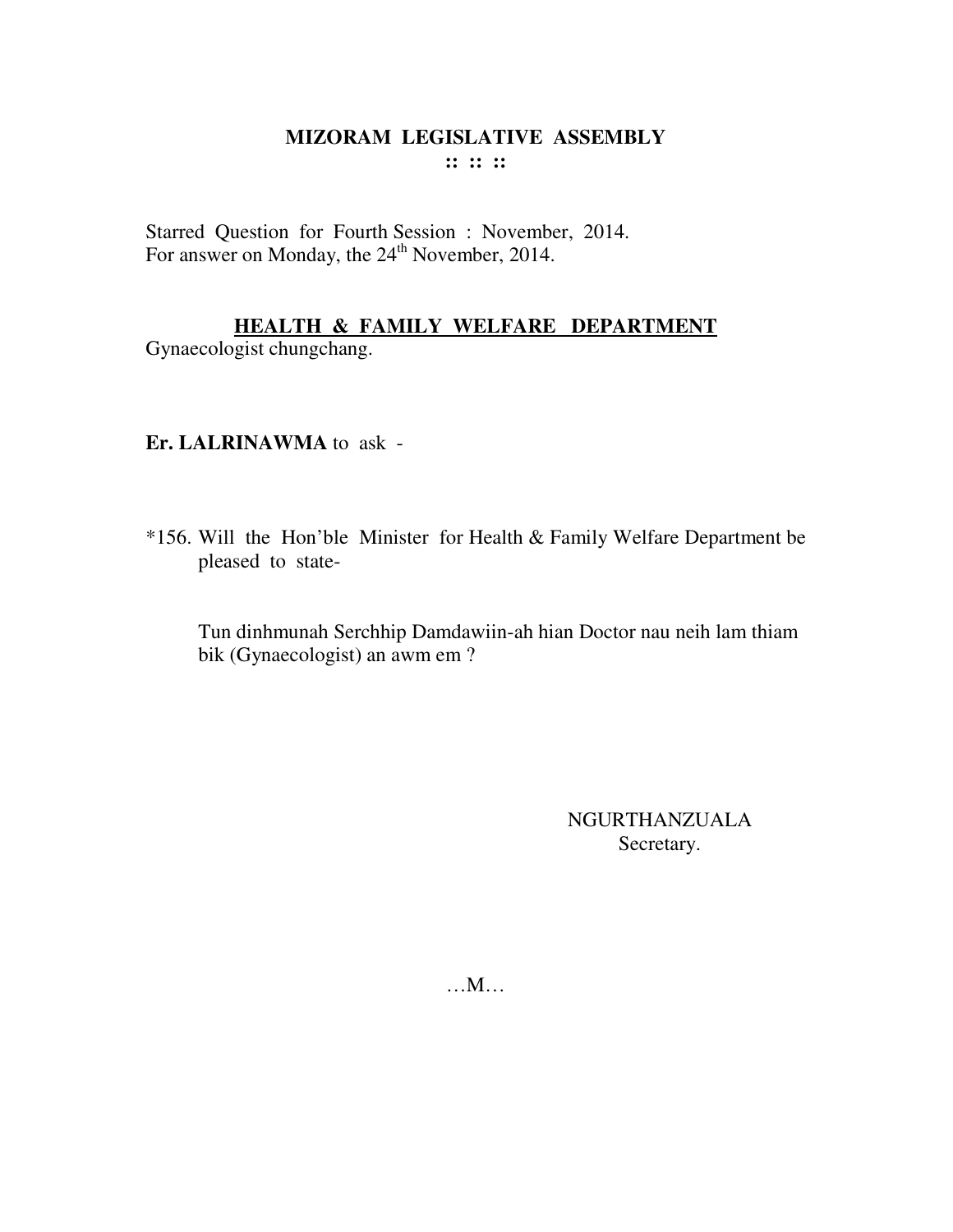Starred Question for Fourth Session : November, 2014. For answer on Monday, the 24<sup>th</sup> November, 2014.

#### **TOURISM DEPARTMENT**

Project thar chungchang

## **Dr. K.BEICHHUA** to ask –

- \*157. Will the Hon'ble Minister for Tourism Department be pleased to state –
	- (a) Mizoram Tourism Department hian tun hnaiah Project siam thar a nei em?
	- (b) 2010-a Palak Dil tourism destination atana Project sanction tawh `437.75 lakhs kha engtiangin nge Sorkar-in a hman?

 NGURTHANZUALA Secretary

...z…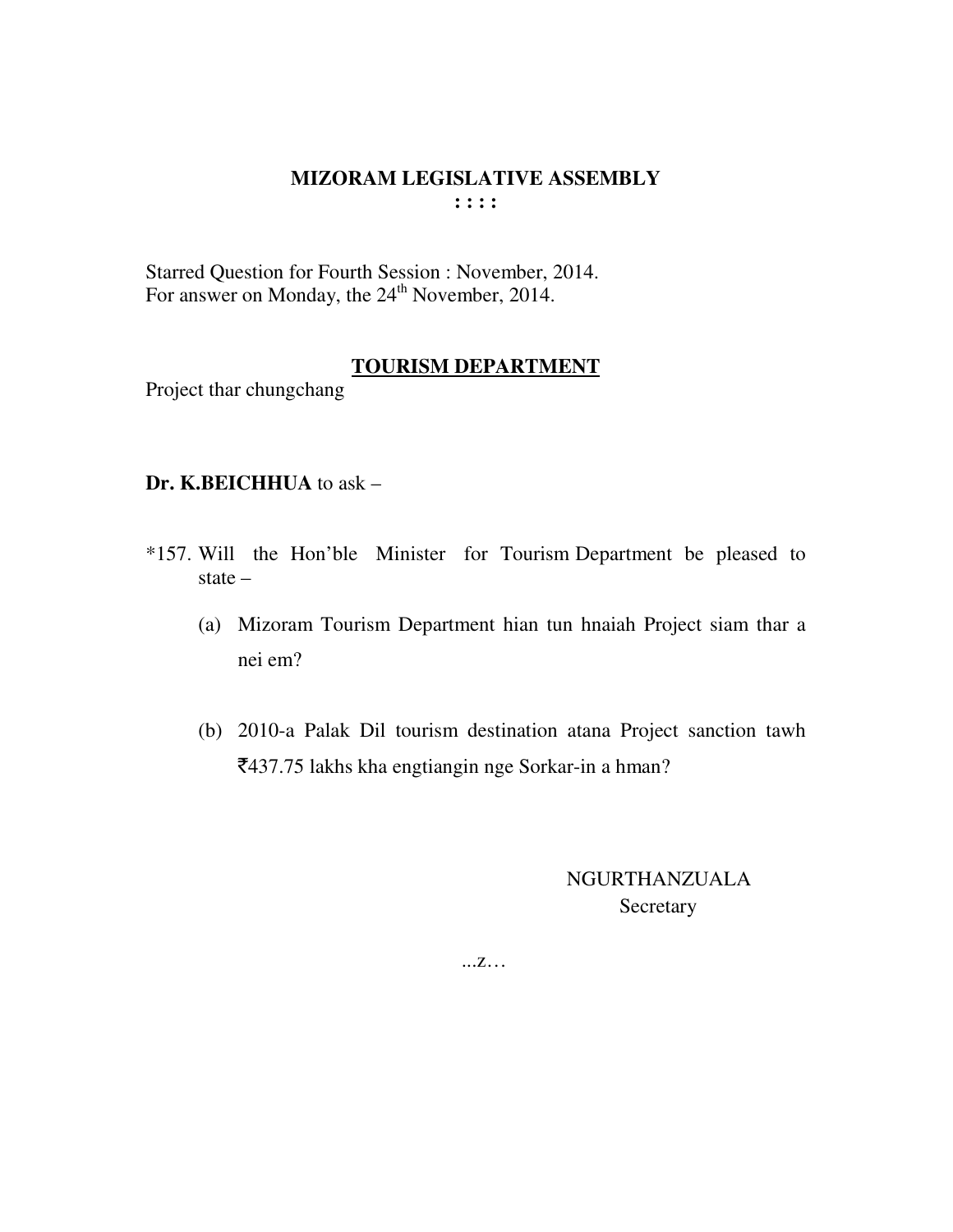Starred Question for Fourth Session: November, 2014. For answer on Monday, the 24<sup>th</sup> November, 2014.

#### **FISHERIES DEPARTMENT**

Fisheries Department hnuaia NLUP chungchang.

## Pu LALTHANLIANA to ask -

- \*158. Will the Hon'ble Minister for Fisheries Department be pleased to state-
	- Kum 2008-2013 chhungin Fisheries Department hian NLUP atan a) sum engzatnge a hman?
	- Fish Farm bik atan engzatnge a hman ral?  $b)$

# **NGURTHANZUALA** Secretary.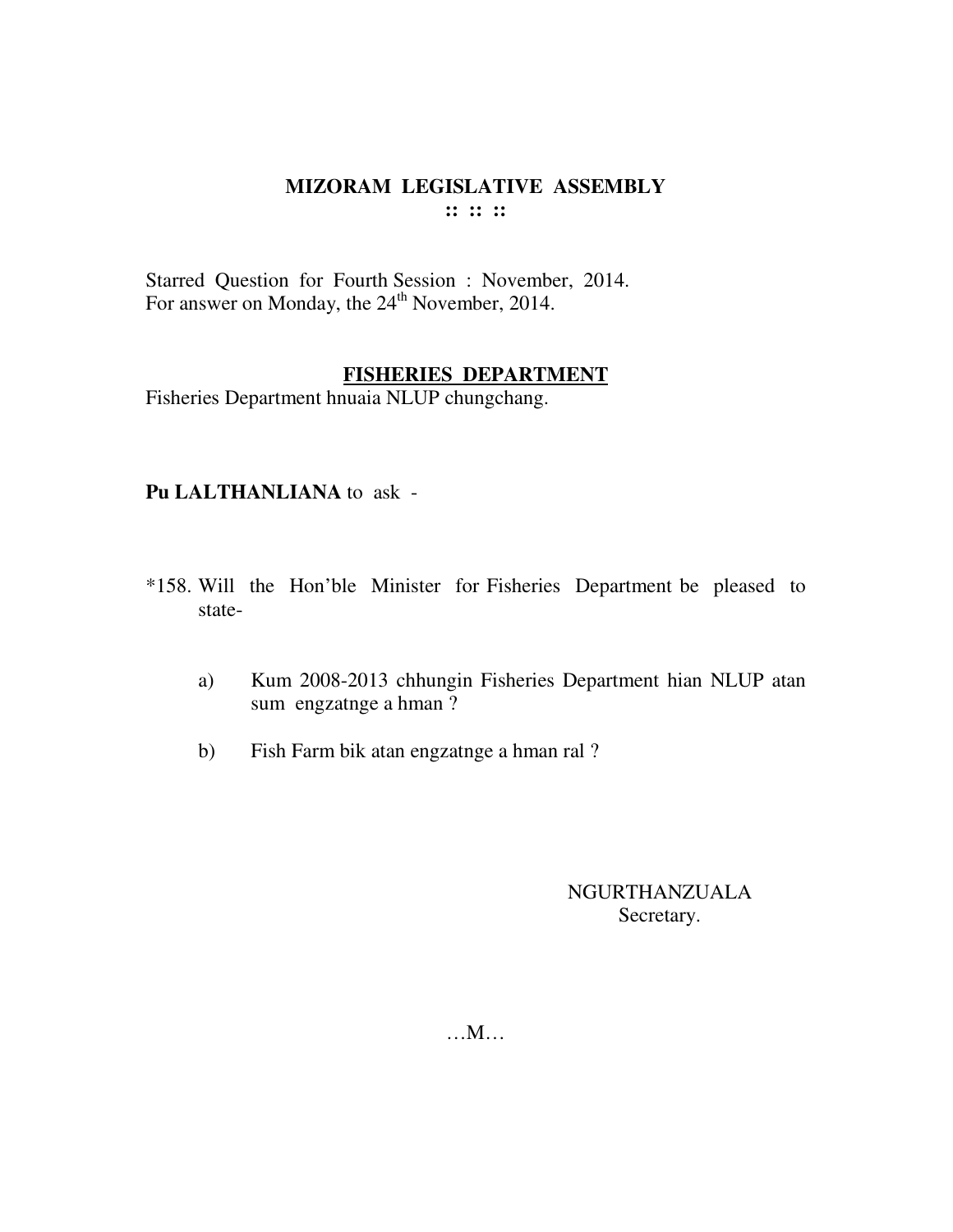Starred Question for Fourth Session : November, 2014. For answer on Monday, the 24<sup>th</sup> November, 2014.

# **URBAN DEVELOPMENT & POVERTY ALLEVIATION DEPARTMENT**

Biate khaw tui harsatna chungchang.

# Pi VANLALAWMPUII CHAWNGTHU to ask -

\*159. Will the Hon'ble Minister for Urban Development & Poverty Alleviation Department be pleased to state -

Biate khua tui harsatna sukiang turin U.D&P.A atangin hmalak tumna a awm niin ka lo hria a, hei hi hmalak vat theih a ni em?

> **NGURTHANZUALA** Secretary

 $\dots$ ...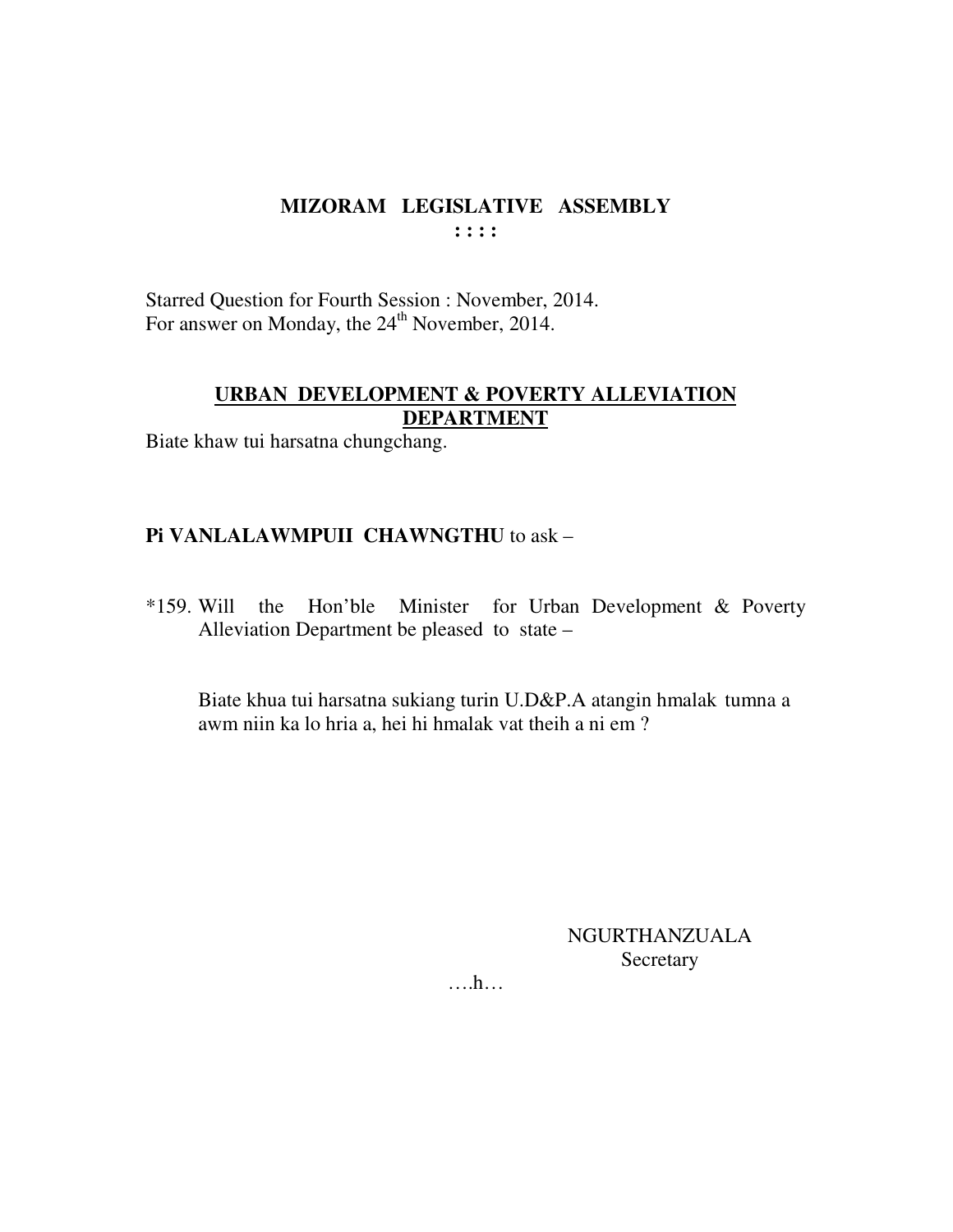Starred Question for Fourth Session : November, 2014. For answer on Monday, the 24<sup>th</sup> November, 2014.

## **FISHERIES DEPARTMENT**

Fish Seed Farm chungchang.

## **Pu LALRUATKIMA** to ask -

- \*160. Will the Hon'ble Minister for Fisheries Department be pleased to state
	- a) Mizoram ah Fish Seed Farm khawiah te nge kan neih ? Fish Seed Farm hming engte nge ?
	- b) Fish Seed Farm-te hian kum 2012-2014 chhungin sangha note engzatnge an thar a, a year wise-in engzatnge thar a nih ?
	- c) Kum 2009-2014 chhungin sangha engzatnge kan thar a, a year wise-in engzatnge thar a nih ?

NGURTHANZUALA Secretary.

…M…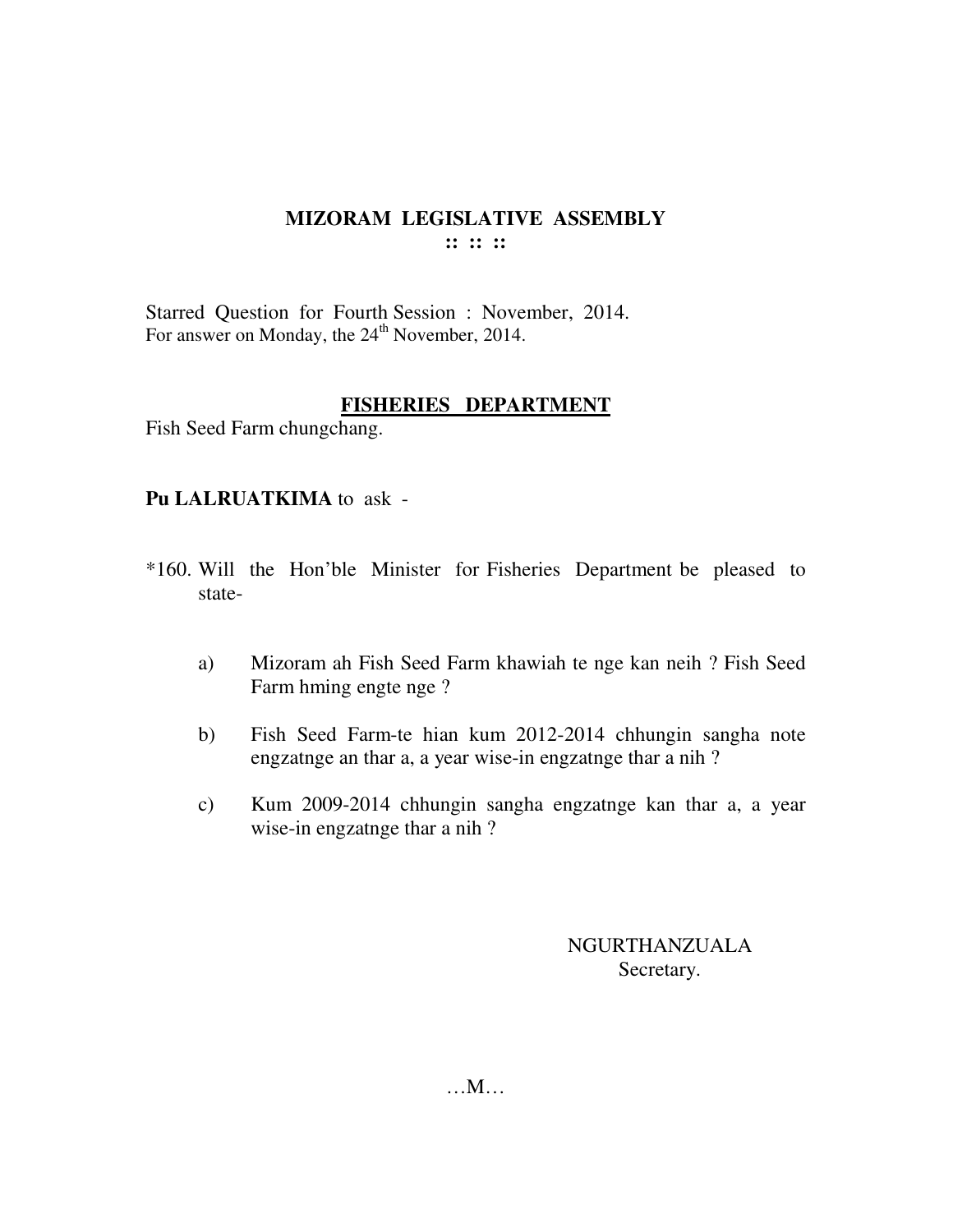Starred Question for Fourth Session : November, 2014. For answer on Monday, the 24<sup>th</sup> November, 2014.

## **HEALTH & FAMILY WELFARE DEPARTMENT**

Cherhlun leh Thingsai khuaa PHC chungchang.

## **Pu JOHN SIAMKUNGA** to ask -

- \*161. Will the Hon'ble Minister for Health & Family Welfare Department be pleased to state –
	- (a) Cherhlun khuaa Primary Health Centre (PHC) building sak thar hi engtikah nge hawn theih a nih dawn ?
	- (b) Thingsai Primary Health Centre (PHC) building sak thar hi engtikah nge hawn a nih dawn ?

NGURTHANZUALA **Secretary**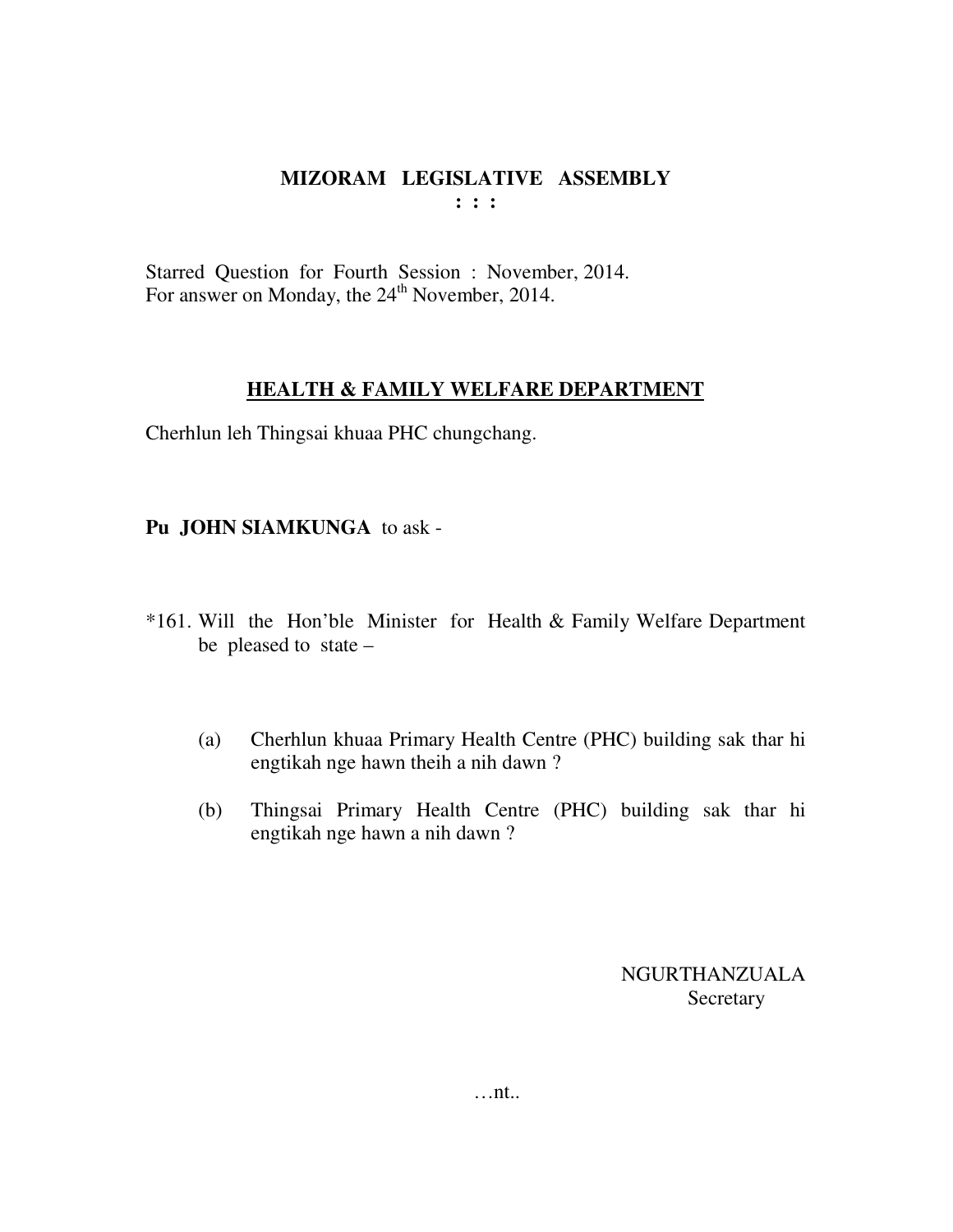Starred Question for Fourth Session : November, 2014. For answer on Monday, the 24<sup>th</sup> November, 2014.

#### **HEALTH & FAMILY WELFARE DEPARTMENT**

Lunglei Civil Hospital chungchang.

**Dr. K. BEICHHUA** to ask -

- \*162. Will the Hon'ble Minister for Health & Family Welfare Department be please to state –
	- (a) Lunglei Civil Hospital-ah ICU (Intensive Care Unit) siam a ni tawh em ?
	- (b) CT Scan khawl hi engatinge dah ve a nih loh ?

NGURTHANZUALA Secretary